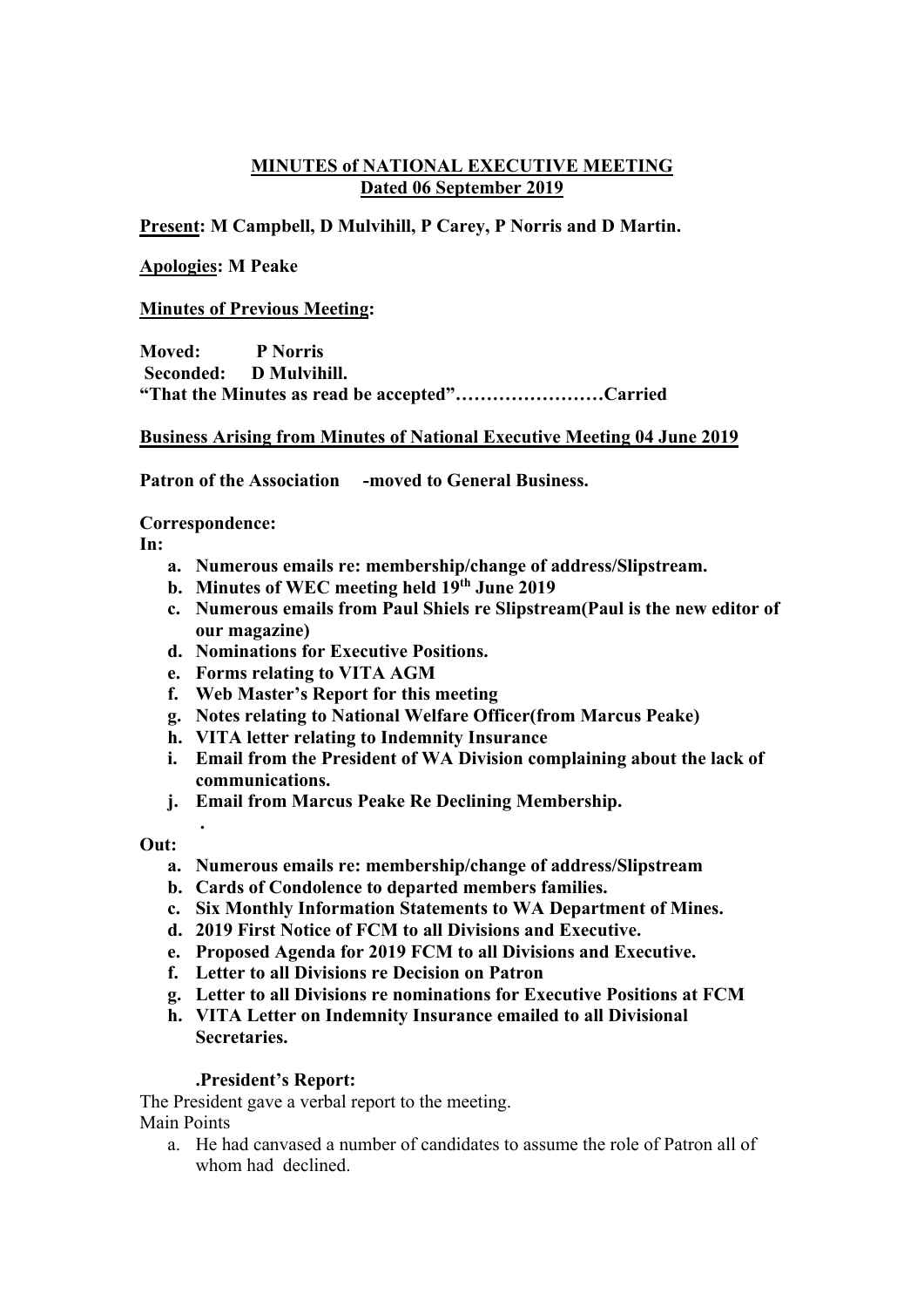- b. He will approach the presidents of all divisions in regard to the "Patron" at the Federal Council Meeting.
- c. The President indicated that he would be standing for Re-Election at the FCM

Moved: D Martin Seconded: D Mulvihill "That President's Report be received"…………..Carried

### **Treasurer's Report:**

The Treasurer's Report is attached at the end of these minutes

Moved; D Martin Seconded: P Carey "That treasurer's Report be received"…………..Carried

### **Secretary's Report:**

The Secretary's Report is attached at the end of these minutes

Moved; P Carey Seconded: D Mulvihill "That Secretary's Report be received"…………..Carried

### **Webmaster's Report**

The Webmaster's Report is attached at the end of these minutes

Moved; D Martin Seconded: D Mulvihill "That the Webmaster's Report be received"…………..Carried

#### **Database Manager's Report**

The Database Manager's Report is attached at the end of these minutes

Moved; D Martin Seconded: D Mulvihill "That the Database Manager's Report be received"…………..Carried

#### **General Business**

#### **PATRON**

The President informed the committee that he intended to take this matter with Divisional representatives prior to the Federal Council Meeting with the aim of agreeing on a way ahead at the FCM.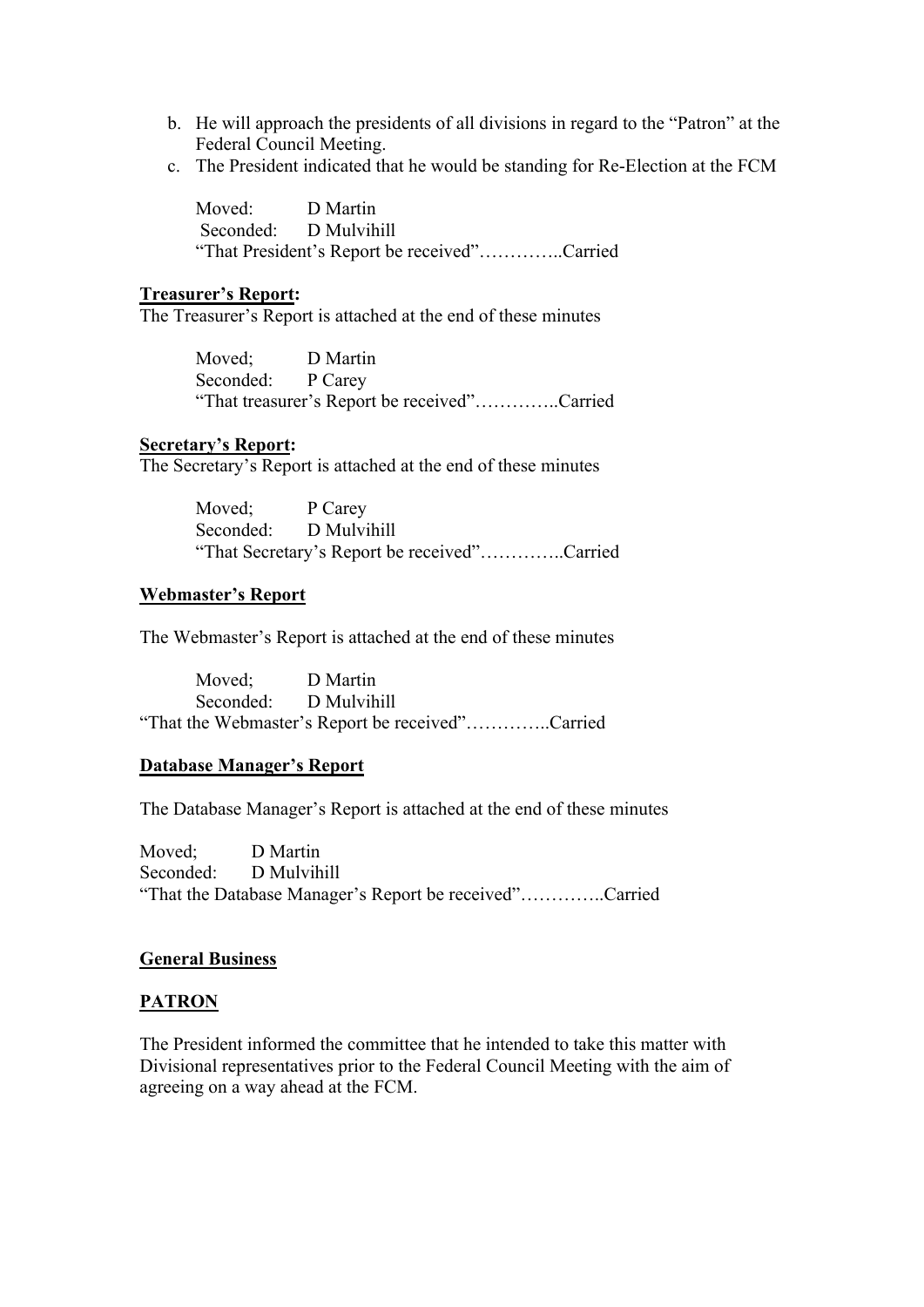# **UPGRADE SLIPSTREAM SOFT COPY from BASIC PLAN TO PREMIUM PLAN**

An email from the editor of Slipstream Magazine requested that this matter be looked at for the following reason

"Complaints have been received from members who have elected to receive the Magazine on line that they are annoyed by the number of Pop-Ups that appear on the screen whilst the are reading it. This can be rectified by electing to use the Premium Plan (No Pop-Ups) instead of the current Basic Plan at a cost of \$528.00 per Year (\$44.00 per month)

This was approved by the Committee

## **Slipstream**

The Secretary stated that there seemed to be some misunderstanding by the editor of Slipstream and also the Web Master into the actual cost of the Magazine. He tabled a document showing the detail cost of producing the magazine on a yearly basis as shown

| <b>Printing Costs</b> |  |
|-----------------------|--|
| Editorial             |  |
| Envelopes             |  |
| Labels                |  |
| Postage               |  |
| Computer              |  |
| Costs                 |  |
| (Inks, Paper)         |  |

|                       |               |              | per  |              |
|-----------------------|---------------|--------------|------|--------------|
|                       | <b>Copies</b> | Cost         | year | <b>TOTAL</b> |
| <b>Printing Costs</b> | 700           | \$1,200.00   | 4    | \$4,800.00   |
| Editorial             |               | 950.00<br>\$ | 4    | \$3,800.00   |
| Envelopes             |               | 120.00<br>S  | 4    | 480.00<br>\$ |
|                       |               | \$<br>25.00  | 4    | \$<br>100.00 |
|                       |               | 780.00<br>\$ | 4    | \$3,120.00   |
|                       |               | 125.00<br>\$ |      | 125.00<br>\$ |
|                       |               |              |      | \$12,425.00  |

| <b>FAAAA</b><br><b>Estimated</b><br><b>Income for</b><br>Year |  | QTY | Amount |
|---------------------------------------------------------------|--|-----|--------|
| Slipstreams - Hard Copies                                     |  | 599 | 5.00   |
| Slipstreams - Soft Copies                                     |  | 223 | 2.50   |

| <b>FAAAA</b><br><b>Estimated</b><br><b>Income for</b><br>Year | <b>QTY</b> | <b>Amount</b> | Per<br>Year | \$ Value    |
|---------------------------------------------------------------|------------|---------------|-------------|-------------|
| Slipstreams - Hard Copies                                     | 599        | 5.00          |             | \$11,980.00 |
| Slipstreams - Soft Copies                                     | 223        | 2.50          | 4           | \$2,230.00  |
|                                                               |            |               |             | \$14,210.00 |

# **SLIPSTREAM STANDARD OPERATING PROCEDURES**

The Database Manager (Paul Norris) bought to the committee's attention the need to amend the Slipstream Standard Operating Procedures to reflect the revised Slipstream format editing arrangement and the softcopy now being the default.

The Database Manager indicated that he could carry out this task. The committee gratefully accepted this offer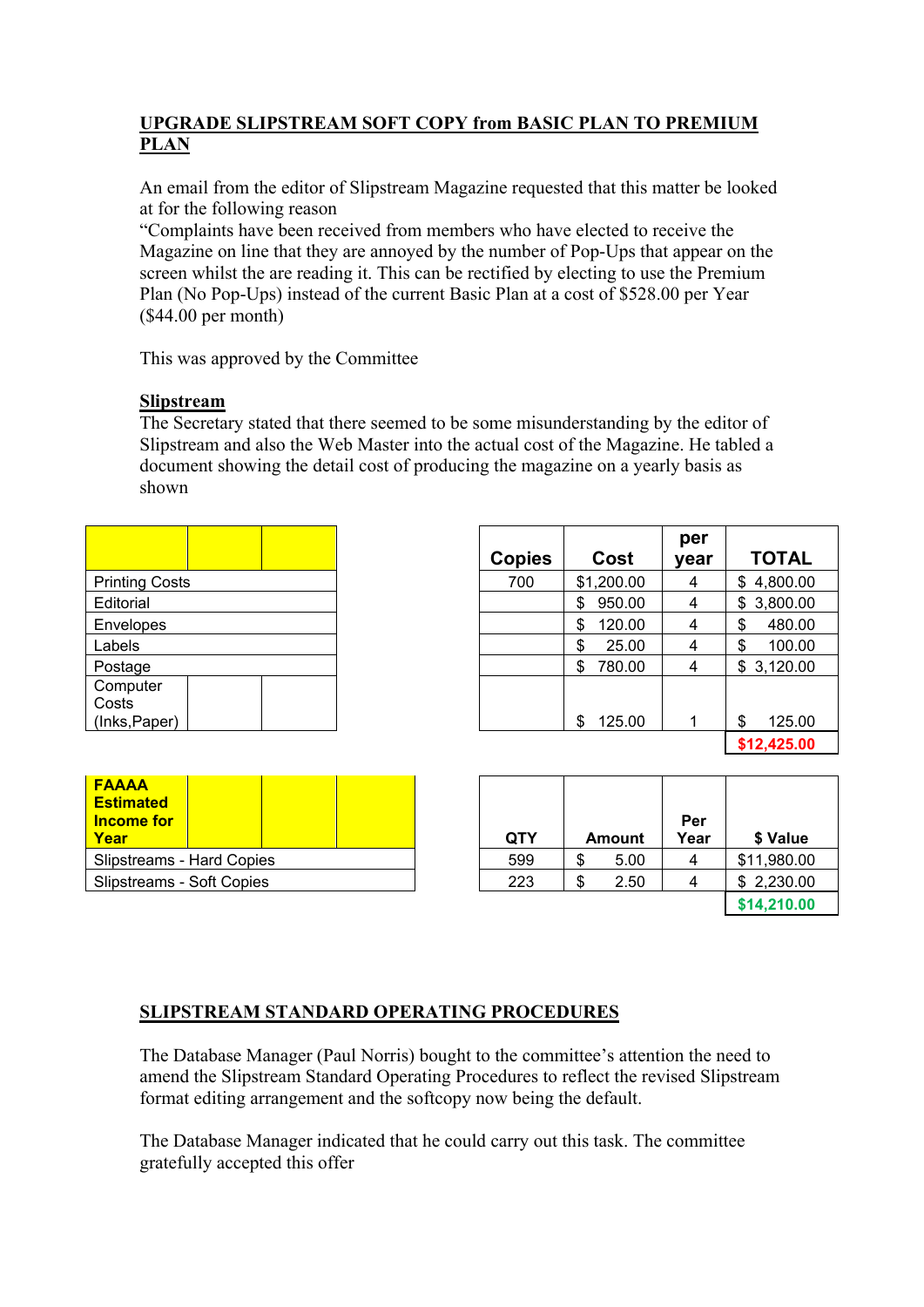# **NATIONAL WELFARE OFFICER**

In his absence overseas the Webmaster Marcus Peake asked the secretary to table a discussion paper on the subject of our National Welfare Officer, with the aim being to replace the current Standard Operating Procedure He also stated that the subject of Liability and Insurance needs to be examined and included in the document. The Secretary also incuded documents from the Veterans Indemnity and Training Association (VITA) in relation to this matter (Insurance)

Vice president Phil Carey stated that he had been in contact with Marcus on this subjected and was looking at the insurance and liability problem as well as the overall matter

The president suggested that Phil and Marcus get together on the matter with the aim of presenting a paper at the FCM.

The Secretary pointed out that the paper work had to be in the hands of all divisions 30 days prior to the FCM  $(26<sup>th</sup> Oct 2019)$ 

# **MEMBERSHIP DECLINE**

With Marcus Peake absent overseas the Secretary on his behalf presented to the Committee a discussion paper on Membership Decline and ways to proceed to increase membership.

It was pointed out by Vice President Phil that he felt that he could address this issue in conjunction with his work on the "National Welfare Op" liaising with Marcus on his return.

The Secretary again pointed out that the paper work had to be in the hands of all divisions 30 days prior to the FCM ( $26<sup>th</sup>$  Oct 2019).

The president agreed that this was a good way to approach these matters

# **FCM**

The Secretary asked if the committee wished to provide refreshments after the FCM It was agreed that he investigate non-alcoholic refreshment for a total of 40 persons

## **NEXT MEETING**

## **TBA (after the FCM)**

There being no further Business the meeting was closed by the President at 1130 ESDST

| <b>M</b> Campbell | <b>R</b> Martin  |
|-------------------|------------------|
| <b>President</b>  | <b>Secretary</b> |
| <b>FAAAA</b>      | FAAAA            |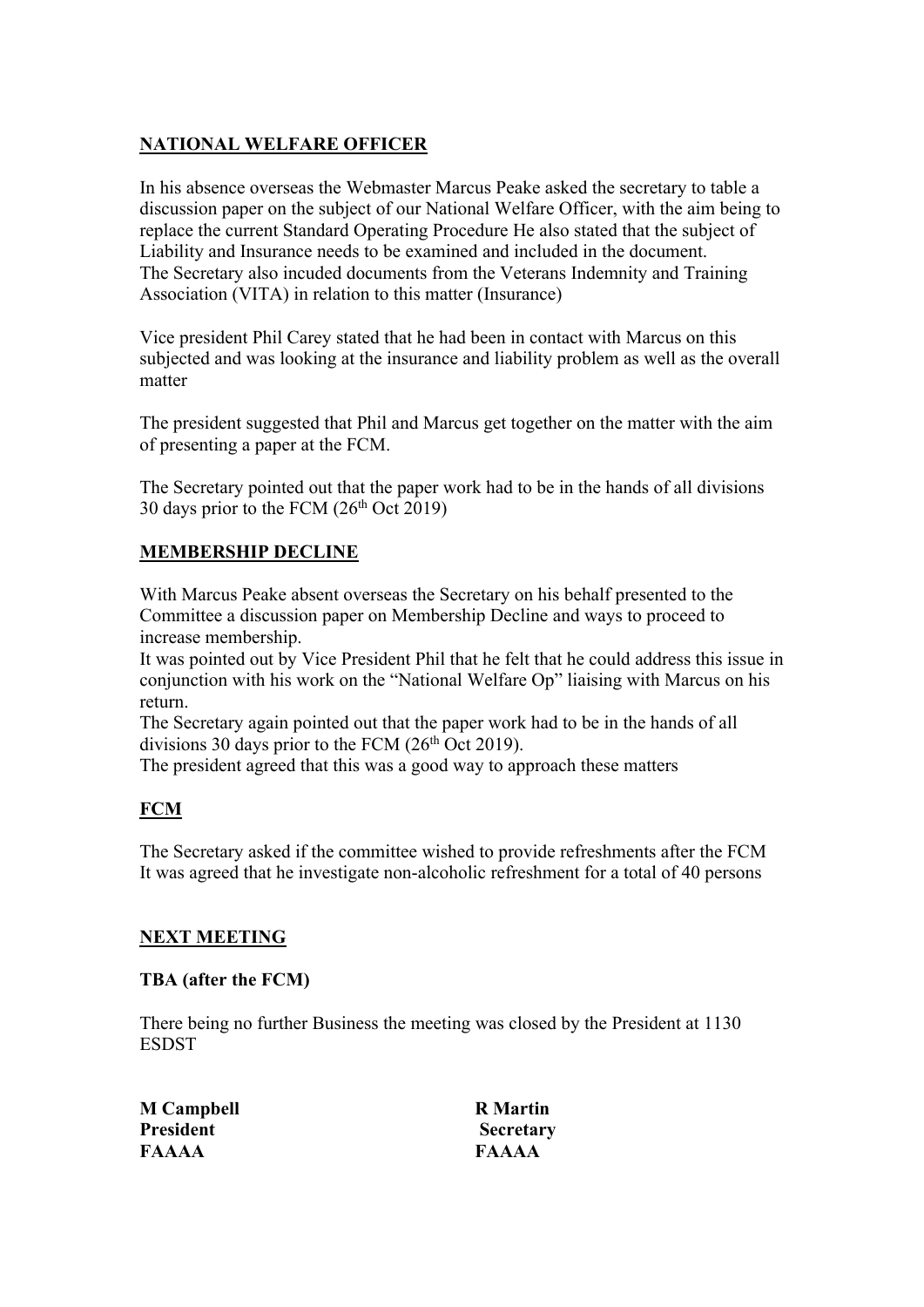## **FLEET AIR ARM ASOCIATION of AUSTRALIA**

## **BALANCE SHEET AS AT 04 September 2019 (in Aust Dollars) (cash basis)**

## **This report removed from the website version of the record for security reasons. If you wish to see the Treasurer's Report please contact the webmaster.**

### **National Secretary's Report 04 Sept 2019 (Executive Meeting)**

As you are all probably aware this will be our last meeting prior to our annual Federal Council Meeting in October. At that time our long standing Treasurer Denis Mulvihill will be standing down. The Association owes Denis a great deal of thanks for his work of well past a decade not only as Treasurer but also as one of our Slipstream Crew that gets our monthly magazine out to our members*. (Denis has only two problems in that he plays golf and drinks chocolate milk).*

At the risk of repeating myself here is a reminder to the Executive that 2019 is an election year for our association and all positions on the National Executive are open for nominations Please note that nominations must be in accordance with Rule 14 of the FAAAA Constitution. I ask any current members who are standing for election or re-election to please inform me so that I can initiate their nominations. At the current time we have nominations for the following positions.

| President        | Mark Campbell                                                                           |
|------------------|-----------------------------------------------------------------------------------------|
| Vice President   | Phil Carey                                                                              |
| Secretary        | No Nomination                                                                           |
| Treasurer        | 2 Nominations (Jock Caldwell and Mike Keogh)                                            |
| Webmaster        | (Marcus Peake)                                                                          |
| Database Manager | (Paul Norris)                                                                           |
| Welfare Officer  | (under Discussion)                                                                      |
|                  | We are still losing membership at a regrettable rate due to a number of factors and the |
|                  | seemingly lack of interest from our current fleet Air Arm Members I also am             |
|                  | concerned about the distribution of our Magazine if both Denis and I retire this year   |

and we lose a couple of more of our volunteers. Yours Aye

Dick Martin Hon Secretary

#### Webmaster's Report

Not much to report, really!

The website continues to enjoy 100% serviceability. One new major feature was added recently – the new 'A4 Skyhawk' Heritage article, which comprises some 33 pages of photos and information. It's the most complete feature yet and includes an innovative navigation system that lets you jump instantly to any other page, without the usual requirement to scroll through successive pages.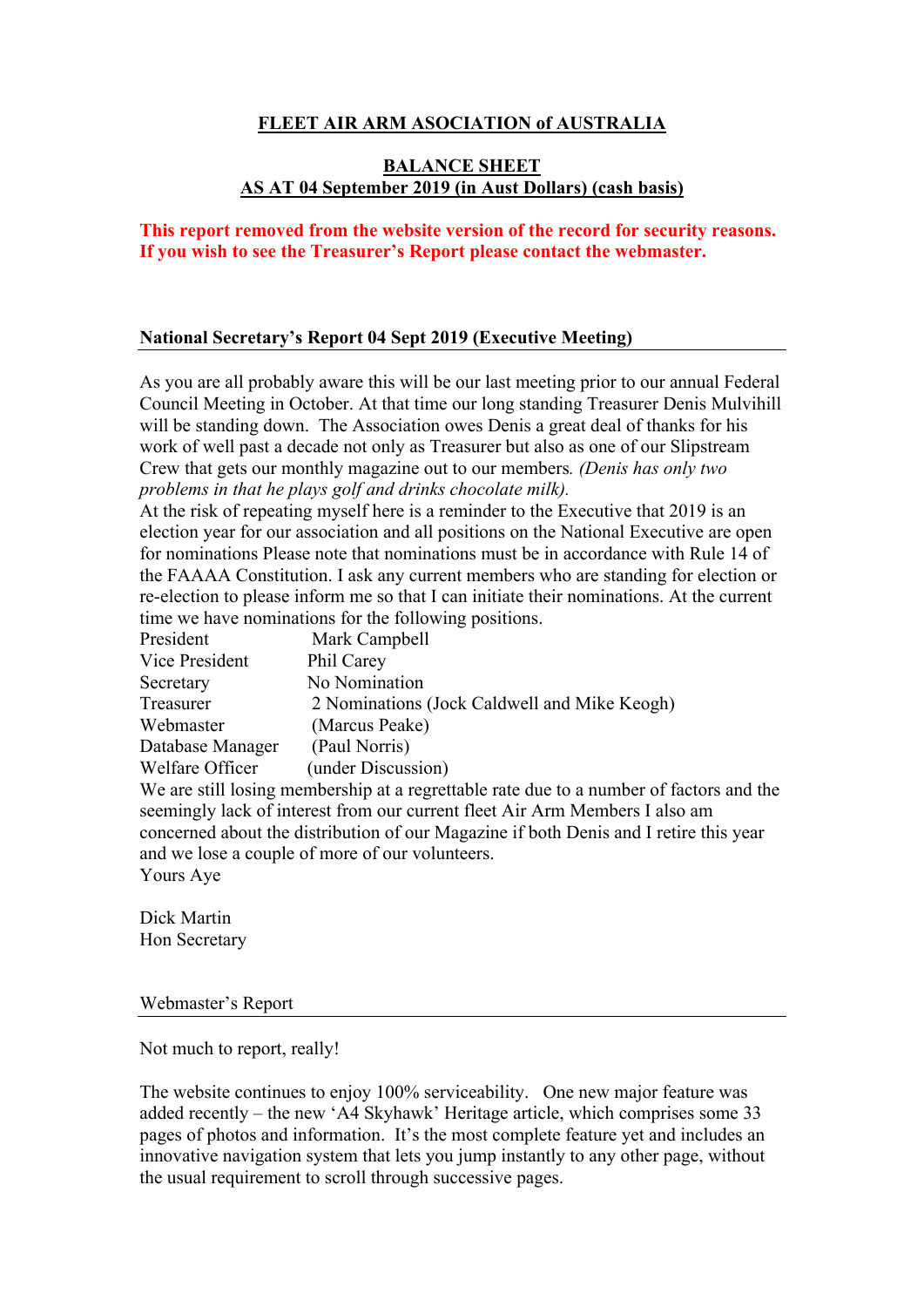We are working on a 'Wirraway' article. Not the most exciting aircraft but part of our heritage nonetheless.

'FlyBy' continues to be published on the first of each month in its much reduced size, as a result of the improved Slipstream. The last FlyBy was for September and October, however, as the editor will be overseas and unable to compile the October edition.

The overwhelming majority of recruiting happens through the website, and I note that the number of successful applications has collapsed – for the year to date we only have 11, compared to 41 for last year. The reason for the diminutive result is not known.

Not surprisingly, our recruitment cannot keep pace with attrition. By way of a quick snapshot, on 25 August our financial membership was 759, compared with 875 on the same date in 2015 – a drop of 13% in three years. Attempts to motivate Divisions to take our membership crisis seriously have, regrettably, failed to excite any useful attempts to turn things around.

Marcus Peake Webmaster

#### **National Membership Database Manager's Report**

## **Membership Database Activities since Last Meeting**

The period since the last Executive Meeting has been reasonably quiet from a membership database perspective.

The bulk email messaging associated with the June edition of Slipstream experienced a minor hiccup whereby my email l program stopped sending after approx. 180 emails however with a bit of manipulation of the database and assistance from the Web Master the balance of the emails were sent by the Webmaster. I believe I have identified the probable reason for the lock-up and should not have a problem with the September issue emails when we will be back to the normal 223 or so emails {l had a minimum time out on the send function of my email program which has now been set to the maximum).

I have continued to correspond with the Secretaries of Divisions that stilt had members who were un-financial and there are now only two Divisions with members outstanding being

with outstanding members whether those members were still to receive the next edition of Slipstream and am still to receive a definitive response from NSW and QLD . Of interest the Secretary of the SA Division, which at the time still had 16 members un-financial, replied stating all of those members were to receive the Slipstream, and then a couple of days later I received advice from the SA Division VP that all 54 members were to be considered financial until advised otherwise. There also remains one Victorian Division member who remains un-financial. however the Victorian Division Secretary advised on 26 May 2019 that the member had moved to a new address in NSW {Culburra Beach} and wanted to transfer to